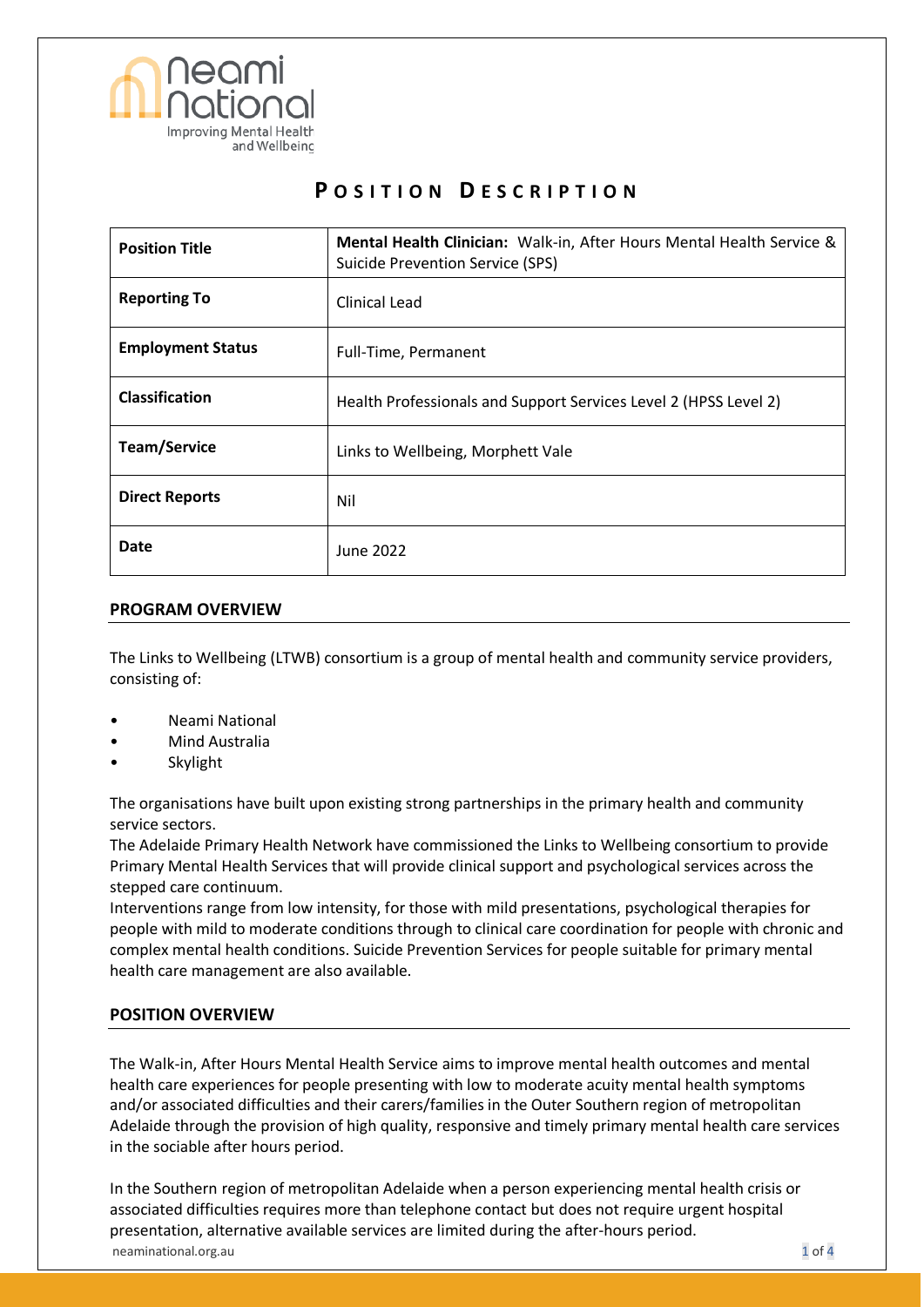

The Self-Presentation Assessment and Referral Service will provide comprehensive mental health assessment and recovery focused support services in the sociable after-hours period that complement, and link with the existing mainstream primary and secondary mental health services available and interfaces with Southern Adelaide Local Health Network (SAHLN) tertiary services.

The Mental Health Clinician will be responsible for:

- Undertaking comprehensive clinical mental health assessments
- Providing brief solution focused therapy and counselling support
- Undertaking immediacy and safety planning, referral, service linkages, appointment arrangement and follow-up, including for consumers presenting with prodromal symptoms to those presenting with early warning signs of serious mental illness
- Providing education and information
- Provide support to and collaborate with Lived Experience staff for improved client outcomes

The Links to Wellbeing Suicide Prevention program supports clients who are at moderate risk of suicide or self-harm. Clients can be referred by GPs or Emergency Departments, following a presentation for selfharm or an expression of suicidal ideation, where they are not judged to be at high risk, for time limited support.

The Mental Health Clinician SPS will work as part of a multidisciplinary team to provide short term brief therapeutic services to individuals at risk of suicide or self-harm. The role will include:

- triage and assessment of all referrals entering the Links to Wellbeing Service indicating moderate risk to self
- delivery of focussed psychological strategies and/or referral on to other clinicians in Links to Wellbeing stepped care programs
- liaison with the referrer and other agencies and supports as appropriate and discharge planning

# **THE POSITION**

#### *Key position Responsibilities, Duties and Accountabilities*

#### *Provide clinical mental health clinician services*

- Provide clinically appropriate, evidence based mental health service, including assessment and provision of individual and group clinical interventions as required, work collaboratively with clients and their families to identify their mental health (and where appropriate, general health) needs
- Ensure escalation pathways are in place to provide an appropriate level of support if an individual's mental health needs should change
- Stepped care approach to mental health care in primary care settings through GP and Primary Mental Health Care (PMHC services)
- Follow a model of care with an integrated treatment planning approach across MH and AOD services
- Maintains links, undertakes case conferences and coordinates services with GP's, psychiatrist and allied health workers
- Provide input and advice to LtW mental Health (PMHC) services as required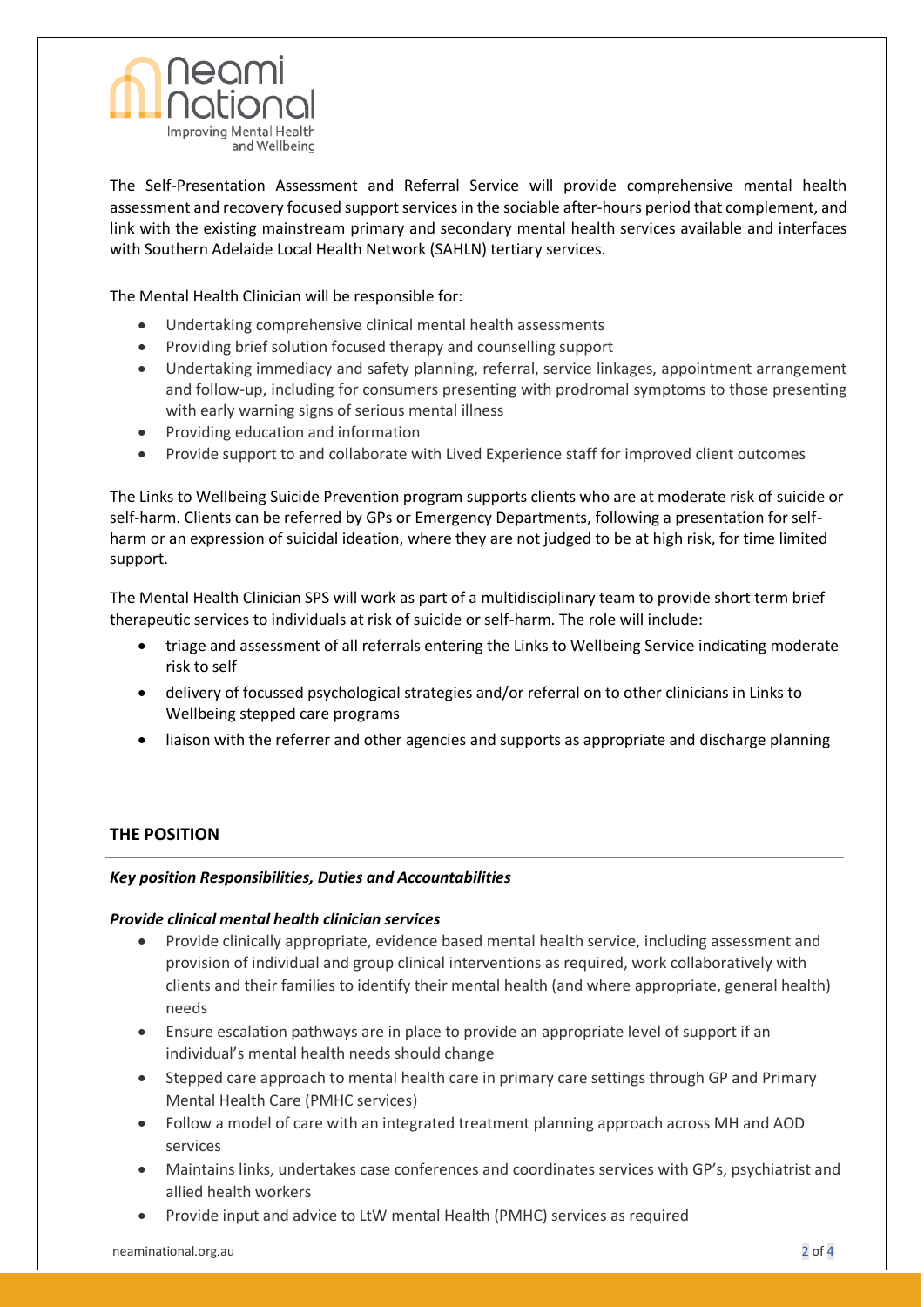

- Participates in the identification and development of a therapeutic group program as per operational guidelines
- Establish methods of data capture and develop marketing strategy, selection criteria and internal referral procedures
- Develop/source program content and materials, and implement group therapy sessions
- Evaluate group program and conduct data analysis and report

#### *Other Clinical Responsibilities*

- Participate in additional clinical responsibilities including, Clinical Supervision, Triage and Suicide Prevention Service, as determined by need and in consultation with the Senior Mental Health Clinician
- Be willing and able to provide cover for crisis and unsolicited calls or walk-ins as directed by the Clinical Lead or in their absence
- Provide leadership, secondary consultation, case review and support to other staff including clinicians, interns and youth workers as required
- Provide leadership in individual and group supervision, and attendance at team meetings and external meetings

#### *Liaison and Networking*

- Foster and maintain relationships with external stakeholders to ensure good communication flow and clear referral pathways
- Participate in community engagement activities as directed and promote the mental health and wellbeing of the community

#### *Continuous Improvement*

- Participate in the Links to Wellbeing Consortium commitment to continuous quality improvement by attending team and clinical staff meeting
- Attend training and improve professional skills relative to individual need and attend organisational staff training and development as required

#### *Clinical Support*

- Attendance at Clinical Case Reviews
- Partake in individual clinical supervision
- Clinical supervision of a colleague as required and appropriate
- Provide appropriate internal training as relevant

#### *Records Management*

- Commitment to understand service consumer data requirements and to collaborate with consumers to gather relevant data
- Consideration of individual and aggregated consumer data to inform practice and continuous service improvement
- Ensure records management obligations are met, including the proper retention of hardcopy and/or electronic records and ensuring files are accurate and up-to-date

# **ORGANISATIONAL ACCOUNTABILITIES**

• Act at all times in accordance with the Neami National code of conduct